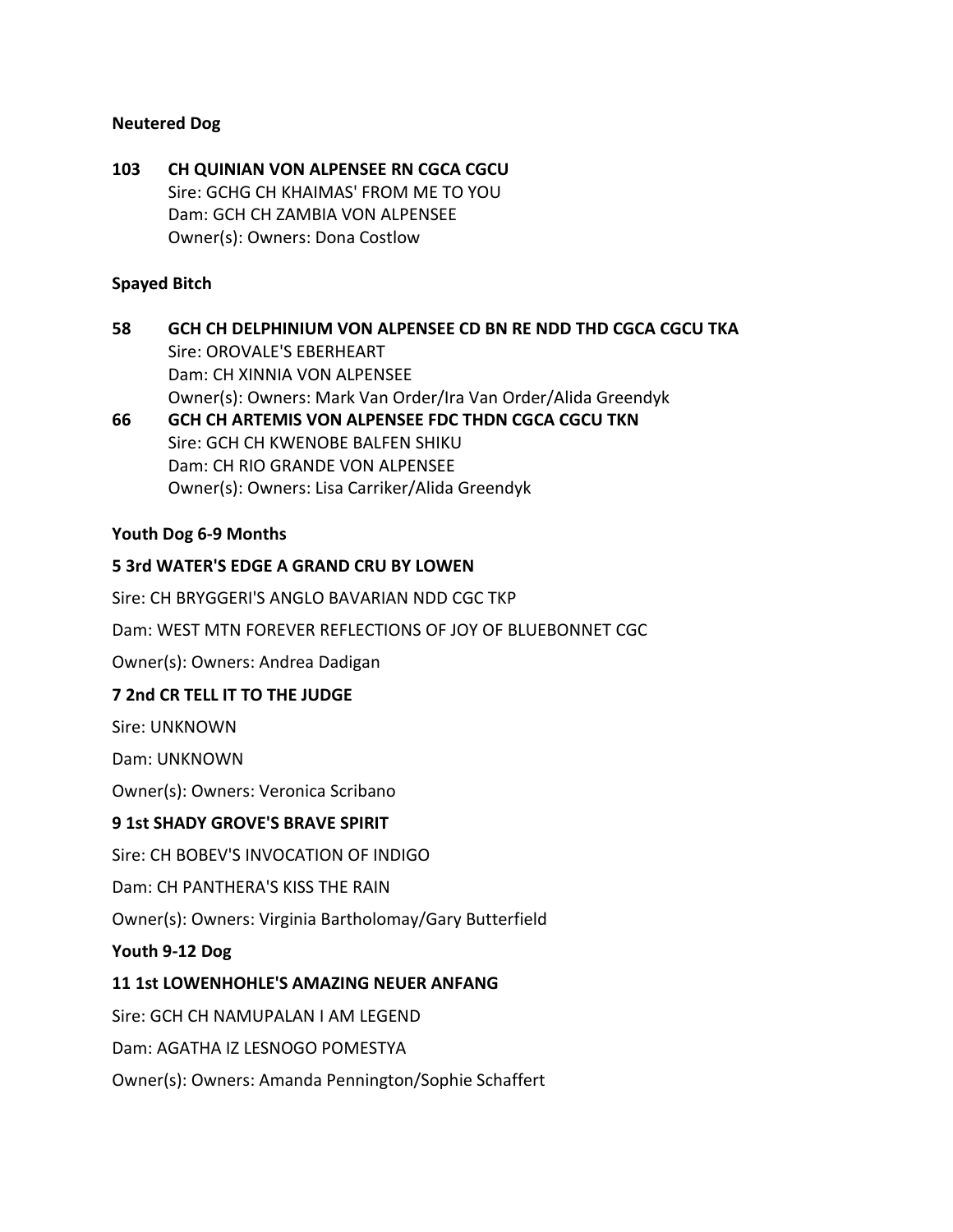## **13 Absent - ANCHOR CREEK'S HAPPY AS A CLAM**

Sire: YZRA-HENT'ONS APOLLO VOM ROTELBACH Dam: ANCHOR CREEK FLUFF CHICK FDC CGCA TKN Owner(s): Owners: David Schlosser/Jennifer Harle **15 2nd MOUNTAIN'S BRIGHT LIGHTS ABOVE** Sire: CH BRYGGERI'S ANGLO BAVARIAN NDD CGC TKP Dam: FAITH'S GOLDEN CHARISMA FOR EX ANIMO Owner(s): Owners: Maria Chiselko **Youoth 12 – 18 Montb Dog 17 SIEMPRE SARITA ACE IN THE HOLE CGCA TKN** Sire: CH OBI-WAN VON ALPENSEE CD BN RE THD CGCA CGCU TKA Dam: GCH CH SARITA VON ALPENSEE RI CA RATS CGC Owner(s): Owners: Mark Van Order/Ira Van Order **19 1st WHITE HALL'S FANTASY KNIGHT OF KAHINA** Sire: GCHB CH STARHAVENS MAGNUS JOLO AMAZIGH RN FDC TT NDD THDN CGCA CGCU TKI Dam: CH WHITE HALL'S DAZZLING DARA Owner(s): Owners: Lisa Carriker **21 STARHAVENS XTREMELY4TUN8** Sire: CH CHERRYWOOD'S LION SLEEPS TONIGHT Dam: SHANIA LEON DEL JOBALO Owner(s): Owners: Gary and Rhonda Morgan **23 2nd FRANCIS VON ALPENSEE CGCU TKN** Sire: GCH CH VESUVIO VON ALPENSEE THD CGCA CGCU TKN ATT Dam: CELINE LEON DEL JOBALO Owner(s): Owners: Jennifer O'Keefe/Alida Greendyk **25 4th SIEMPRE SARITA ANGELS AMONG US CGC TKN** Sire: CH OBI-WAN VON ALPENSEE CD BN RE THD CGCA CGCU TKA Dam: GCH CH SARITA VON ALPENSEE RI CA RATS CGC Owner(s): Owners: Jennifer O'Keefe **27 3rd GRYPHOENIX ADONIS THE ROMANTIC**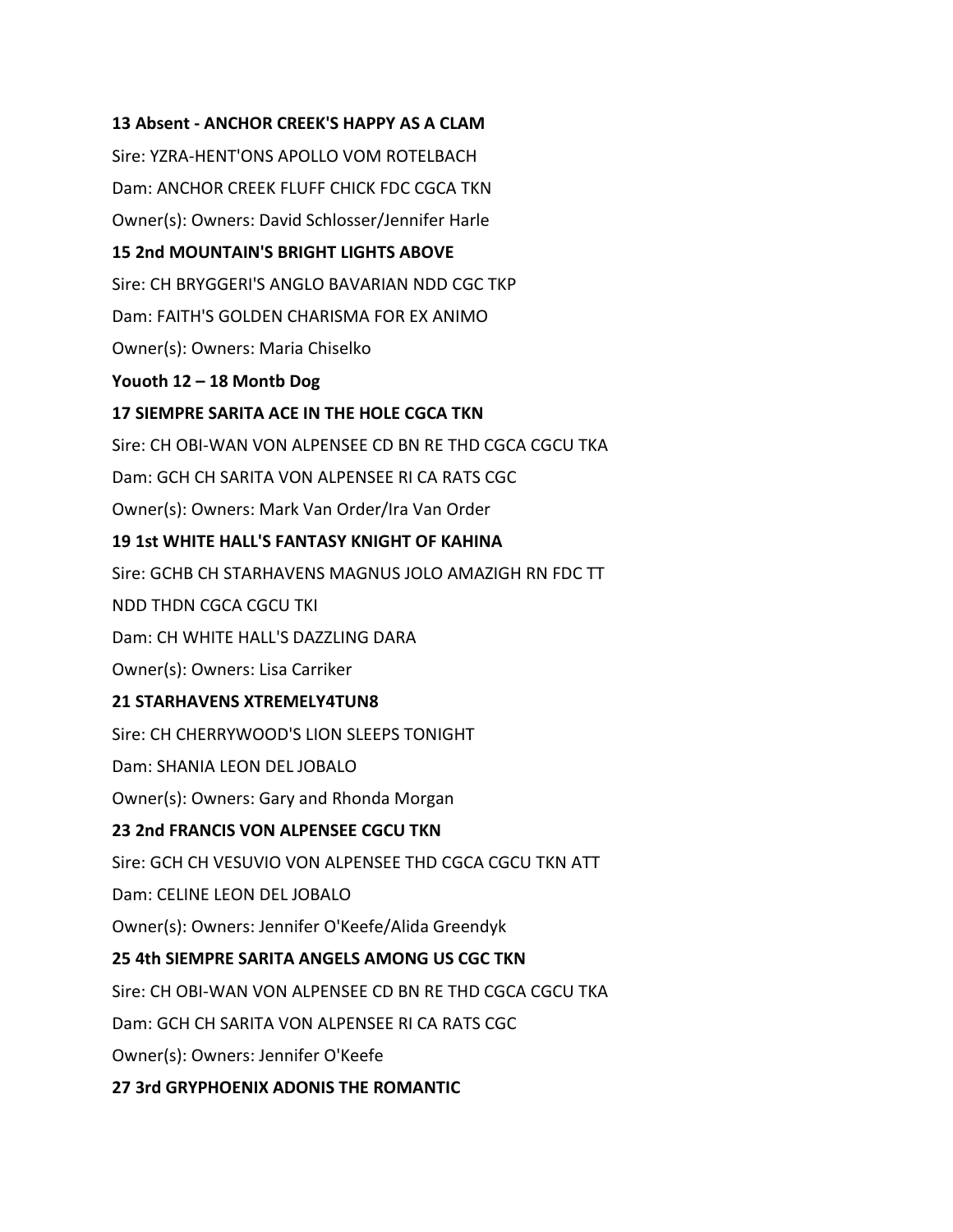Sire: CH LTL MTNS BRING DOWN THE HOUSE Dam: LITTLE MTN'S DAKOTA SOLEIL Owner(s): Owners: Terrie Simpson/Cassidy Pogue \*\*\*\*\*\*\*\*\*\*\*\*\*\*\*\*\*\*\*\*\*\*\*\*\*\*\*\*\*\*\*\*\*\*\*\*\*\*\*\*\*

## **11 BEST YOUTH DOG LOWENHOHLE'S AMAZING NEUER ANFANG**

Sire: GCH CH NAMUPALAN I AM LEGEND Dam: AGATHA IZ LESNOGO POMESTYA Owner(s): Owners: Amanda Pennington/Sophie Schaffert \*\*\*\*\*\*\*\*\*\*\*\*\*\*\*\*\*\*\*\*\*\*\*\*\*\*\*\*\*\*\*\*\*\*\*\*\*\*\*\*\*

#### **Novice Dog**

#### **29 2nd AMBERGAIT LUST FOR LIFE**

Sire: NAMUPALAN BLING ENVY LADDIE

Dam: HEART N' SOULS LICK AND A PROMISE

Owner(s): Owners: Ember & Ken Sebastian

#### **31 3rd ZELL VON ALPENSEE**

Sire: CH OBI-WAN VON ALPENSEE CD BN RE THD CGCA CGCU TKA

Dam: CELINE LEON DEL JOBALO

Owner(s): Owners: Brian and Esther Pritchard

#### **33 1st HEART N' SOUL'S OB-LA-DE OB-LA-DA**

Sire: HEART N SOULS MAJOR OBSESSION

Dam: HEART N' SOULS HUGGABLE GYPSY'S GIRL

Owner(s): Owners: Audrey Davis

#### **Bred By Exhibitor Dog**

#### **37 1st QUINNEHTUKQUT'S CELESTIAL BIG BANG CGC**

Sire: LOCXLEY OF SHERWOOD-FERWAY DU CLOS DES PAPES

Dam: QUINNEHTUKQUT'S AM BOUND&DETERMINED CGCA TKN

Owner(s): Owners: Paula Verrier/Michael Gifford

#### **39 2nd LITTLE MTN'S FIRE BALL**

Sire: LTL MTNS BRING DOWN THE HOUSE

Dam: KHARISSA DOMUS CORONA

Owner(s): Owners: Frances Montgomery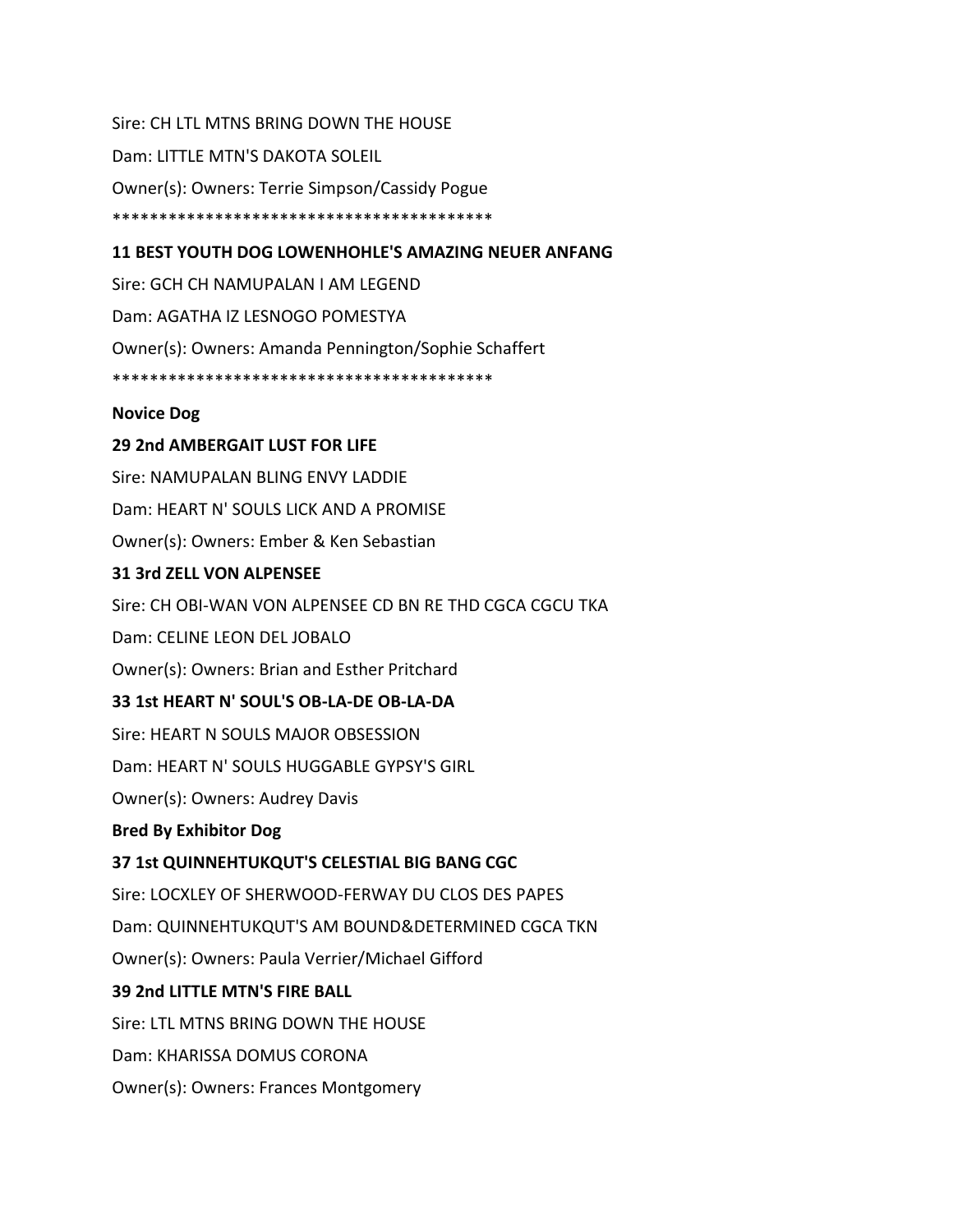#### **Foreign Bred dog**

#### **35 A- LITTLE PHENIX AZURE**

Sire: DON RICARDO DE VALDELAGUILA

Dam: KNATTEBERGA'S TOP MODEL

Owner(s): Owners: JANET HANSON

#### **Open Dog**

#### **41 2nd EAGLE VON ALPENSEE CGC TKN**

Sire: GCH CH STARHAVENS PICTURE PERFECT Dam: TALAVERA VON ALPENSEE Owner(s): Owners: Jane Hunt-Brackett/George Zeiter **43 1st BALDR VON ALPENSEE** Sire: CR ZODIAC STAR Dam: CH NICOLA VON ALPENSEE Owner(s): Owners: Tom Atwood/Cindy Atwood **45 4th FOREVERGREENS GUSTAUV** Sire: GCH CH TSAVO'S HEROIC VOYAGER Dam: FOREVERGREENS YARROW CGC Owner(s): Owners: Sarah Mahoney **47 MAPLE WOOD AMAZING PHARAOH LEON GRIFFIN CGCA CGCU TKN** Sire: GCH CH REDWOOD TRAIL BOURBON JOE Dam: GCH CH STARHAVENS ONE MOMENT IN TIME CGC Owner(s): Owners: Cid Griffin/Thomas Griffin **49 HEART N' SOULS NOT ENOUGH WISKEY** Sire: HEART N' SOUL'S KINGDOM OF HEAVEN Dam: HEART N SOULS HUGGABLE LIESL MEE TU Owner(s): Owners: Audrey Davis **51 VICIT VENERO LOWE VOM BERNBURGERLAND** Sire: THORGEIR-DERICKSON LOWE VON WALHALL Dam: ROMY ROSALIE LOWE VOM BERNBURGERLAND Owner(s): Owners: Jeffrey Campbell/Katie Campbell

## **53 STARHAVENS VICTORY OR VALHALLA**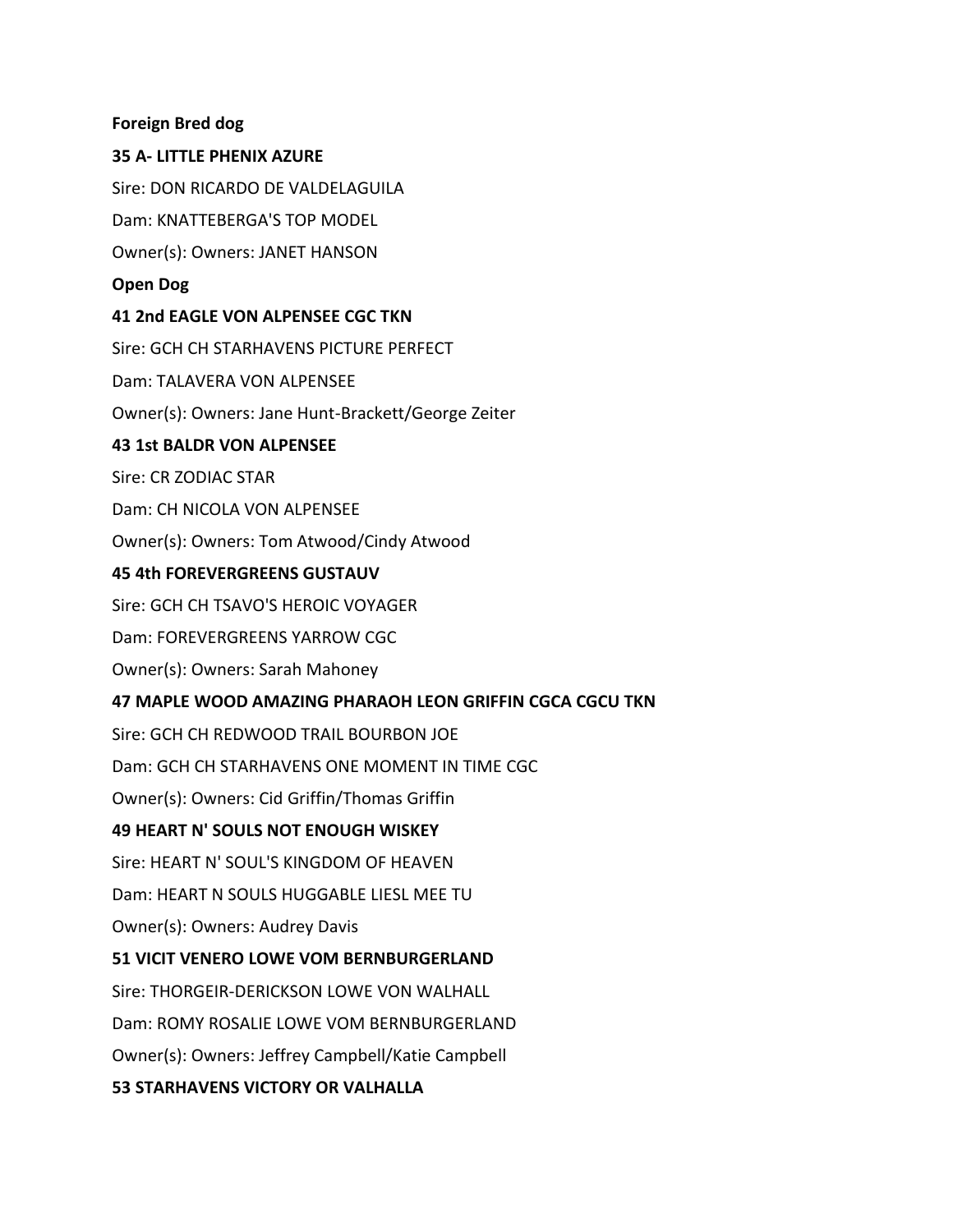Sire: GCH CH STARHAVENS PICTURE PERFECT Dam: SHANIA LEON DEL JOBALO Owner(s): Owners: Michael Andersen/Brooke Andersen \*\*\*\*\*\*\*\*\*\*\*\*\*\*\*\*\*\*\*\*\*\*\*\*\*\*\*\*\*\*\*\*\*\*\*\*\*\*\*\*\*\*\*\*\* **Winners Dog 11 1st LOWENHOHLE'S AMAZING NEUER ANFANG** Sire: GCH CH NAMUPALAN I AM LEGEND Dam: AGATHA IZ LESNOGO POMESTYA Owner(s): Owners: Amanda Pennington/Sophie Schaffert **Reserve Winners Dog 33 1st HEART N' SOUL'S OB-LA-DE OB-LA-DA** Sire: HEART N SOULS MAJOR OBSESSION Dam: HEART N' SOULS HUGGABLE GYPSY'S GIRL Owner(s): Owners: Audrey Davis **Versatile Dog 61 A- CH ASLAN RI FDC BCAT CGCA CGCU TKE ATT VHMA**

Sire: LUKE SKY DE CAN-FONT

Dam: CH VIOLET VOM ROSSBACH

Owner(s): Owners: Bailey Shelton

#### **63 1st CH OBI-WAN VON ALPENSEE CD BN RE THD CGCA CGCU TKA**

Sire: ALTAIR VOM WELLAND

Dam: GCH CH ARTEMIS VON ALPENSEE FDC THDN CGCA CGCU TKN

Owner(s): Owners: Mark Van Order/Ira Van Order

#### **Veteran Dog**

#### **55 2nd STARHAVENS OBERON THUNDER RIDGE**

Sire: GCH CH NOBLELOWENS COURAGEOUS PHARAOH LEON

Dam: CH STARHAVENS FIRE AND ICE

Owner(s): Owners: Sammy Killilea

#### **57 4th LITTLE MTN'S BIGBEN**

Sire: GCH CH LOWENHOHLE'S MR. WINSTON

Dam: WEST MTN BERYLLIUM STAR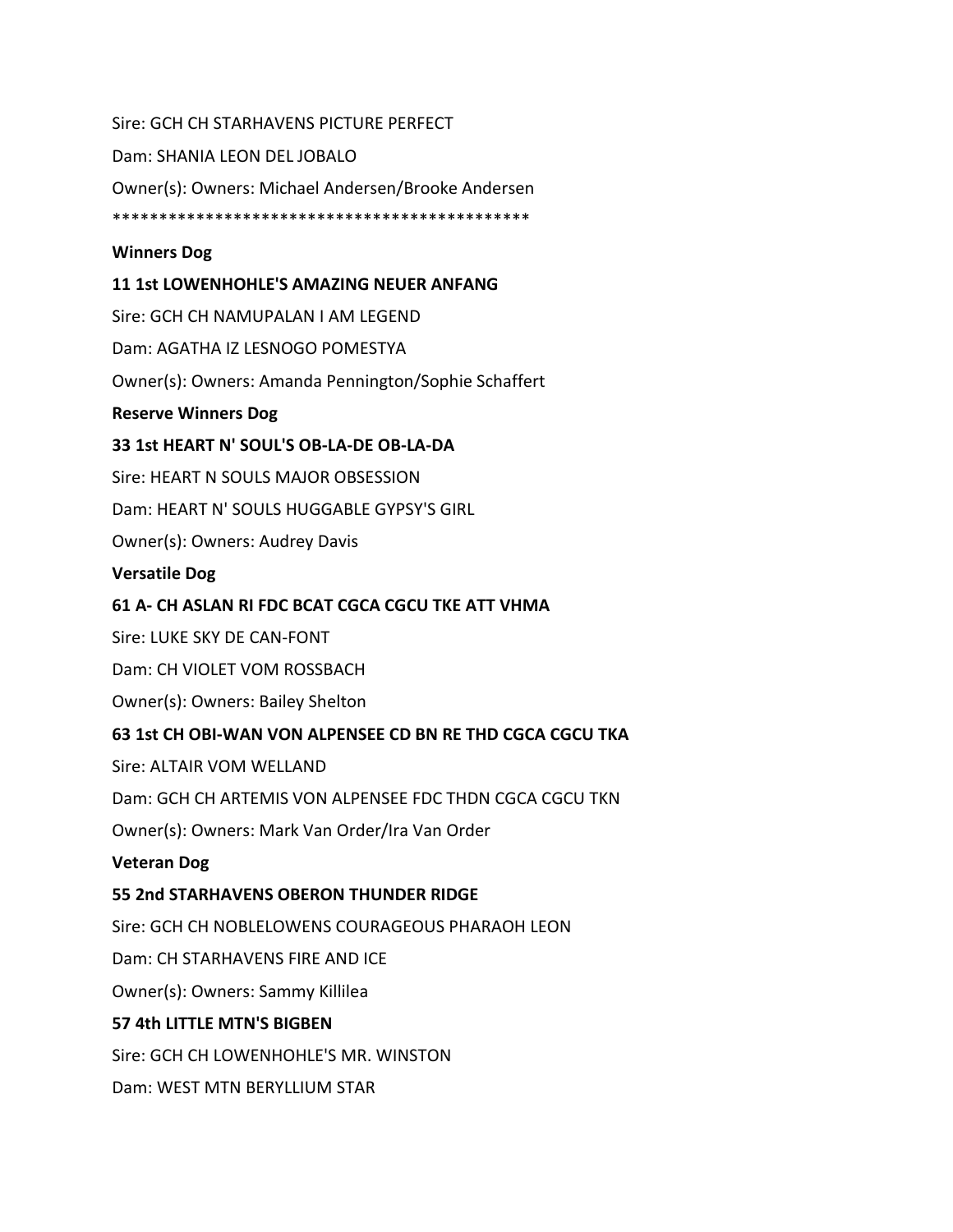#### Owner(s): Owners: Frances Montgomery

#### **59 1st GCHB CH STARHAVENS MAGNUS JOLO AMAZIGH RN FDC TT**

#### **NDD THDN CGCA CGCU TKI**

Sire: ESPRESSO SIR M. AUS DEM SUMPFLOCH

Dam: CH STARHAVENS D HAUTE CHILI

Owner(s): Owners: Lisa Carriker

#### **99 3rd CH LTL MTNS BRING DOWN THE HOUSE**

Sire: GCH CH LOWENHOHLE'S MR. WINSTON

Dam: WEST MTN BERYLLIUM STAR

Owner(s): Owners: MARLENE PARROTT

**Champion Dog**

#### **61 A- CH ASLAN RI FDC BCAT CGCA CGCU TKE ATT VHMA**

Sire: LUKE SKY DE CAN-FONT

Dam: CH VIOLET VOM ROSSBACH

Owner(s): Owners: Bailey Shelton

#### **65 GIDEON VON ALPENSEE**

Sire: CH FABIAN VON ALPENSEE CGC

Dam: GCH CH CR UNA ESTRELLA

Owner(s): Owners: Barth Caldarone/Stephanie Caldarone

#### **67 GCH CH LEMPILEIJONAN CUCA ON MA-GEE**

Sire: NAMUPALAN BLING ENVY LADDIE

Dam: SUMMER ECLIPSE GINGER HEAVEN

Owner(s): Owners: Airi Calhoun

#### **69 2nd CH SHAI Z LEONKOVHO RAJA**

Sire: CERT MONCIK Z LEONKOVHO RAJA

Dam: LEMPILEIJONAN TUHANNEN TULIMMAISTA

Owner(s): Owners: Alida Greendyk

#### **71 GCHG CH BLUDRIFT'S ESCAPADES WITH ETHAN CGC**

Sire: GCHG CH BEVARD'S MY IRISH BROGUE CGC TKN

Dam: GCH CH BLUDRIFT'S ALOTA RUMBA RHYTHM

Owner(s): Owners: Mary Monahan/Luanne Moede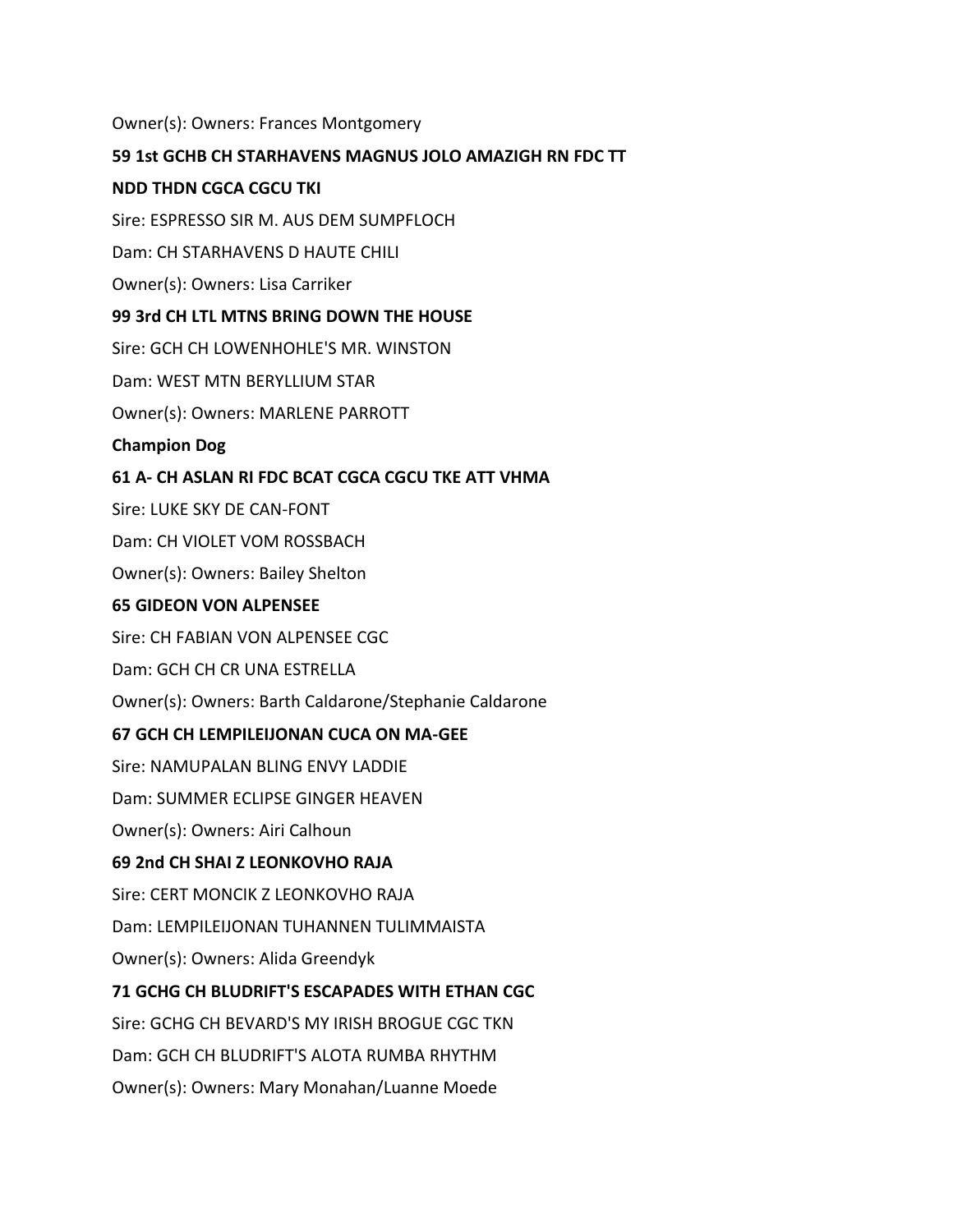## **73 CH BRYGGERI'S ANGLO BAVARIAN NDD CGC TKP**

Sire: GCH CH REDWOOD TRAIL BOURBON JOE Dam: CH BELL' AURORA'S APRIL'S MANE EVENT BN CA SCN SIN CGCA CGCU TKN Owner(s): Owners: Andrea Dadigan **75 3rd GCH CH TSAVO'S JUST A MOUNTAIN BOY** Sire: NAMUPALAN BLING ENVY LADDIE Dam: GCHB CH TSAVO'S GOOD HEAVENS CGC Owner(s): Owners: Nancy Austin **77 CH VAX VALERIUS LOWE VOM BERNBURGERLAND** Sire: THORGEIR-DERICKSON LOWE VON WALHALL Dam: ROMY ROSALIE LOWE VOM BERNBURGERLAND Owner(s): Owners: Melissa Ekis/Connor Ekis **79 ZOLTAR VON ALPENSEE CGCA CGCU** Sire: CH OBI-WAN VON ALPENSEE CD BN RE THD CGCA CGCU TKA Dam: CELINE LEON DEL JOBALO Owner(s): Owners: Veronica Scribano **81 4th CH MAPLE WOOD BY BIG** Sire: GCH CH ALDIBARA'S MR BIG BY LY-Z Dam: GCH CH STARHAVENS ONE MOMENT IN TIME CGC Owner(s): Owners: Randy/Marie Case **83 GCH CH TEMPEST CELTIC KNOT** Sire: GCHG CH BEVARD'S MY IRISH BROGUE CGC TKN Dam: CH TEMPEST IN THE PAINT Owner(s): Owners: Mary Monahan/Michael Monahan **85 GCH CH WINTERZ VON ALPENSEE** Sire: ISAAK DU CHATEAU DES LYS Dam: GCH CH FIESTA VON ALPENSEE Owner(s): Owners: Sunny Simpson **87 A- CH LEOS BY THE SEA EBB TIDE** Sire: CH KING OF THE HILLS KASMIN BY THE SEA CGCA Dam: CH DIJON PETIT POIS DE VALDELAGUILA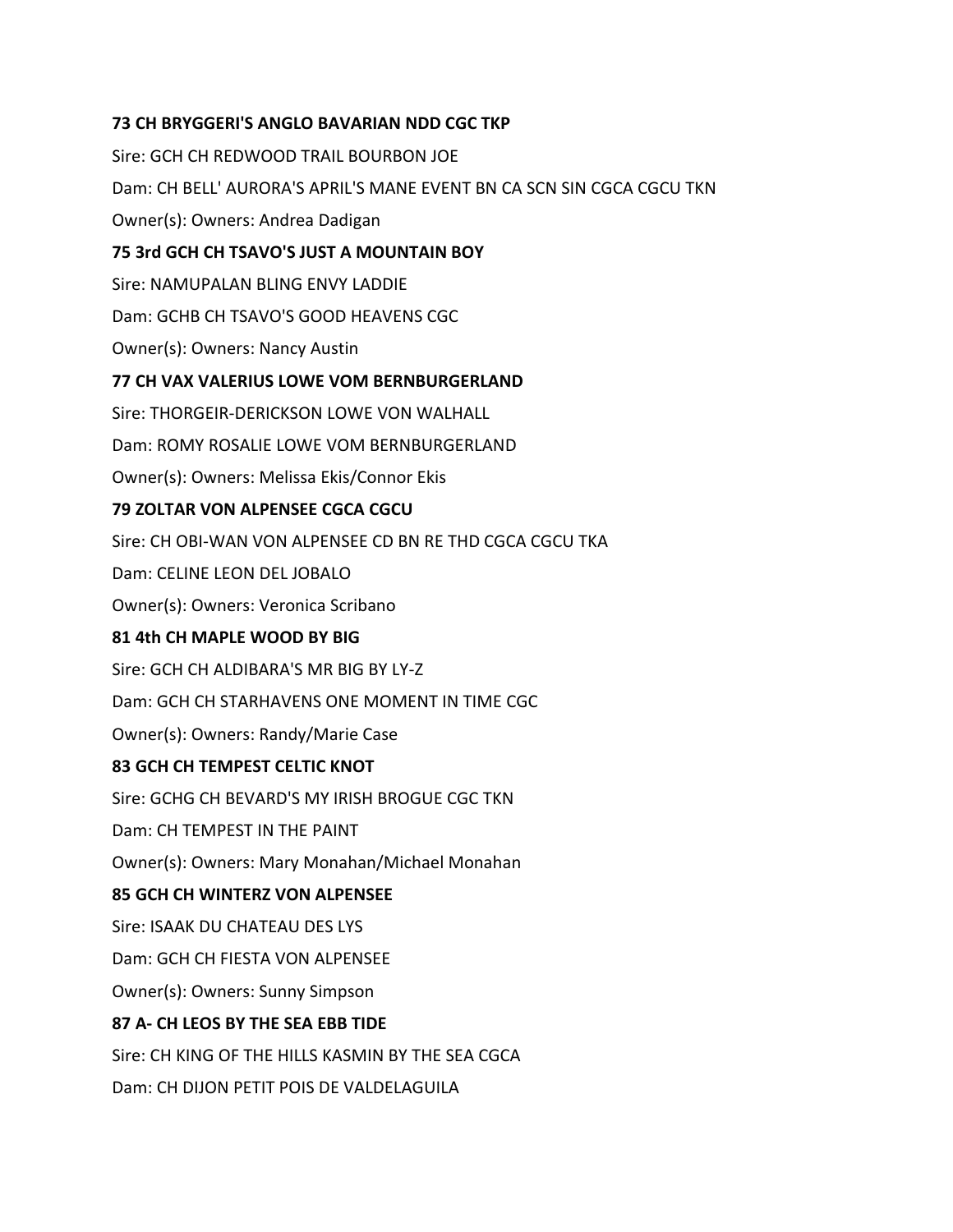Owner(s): Owners: Donna Ward/Mary Davidson **89 A- CH STARHAVENS ROLLING STONE** Sire: LEGEND DE LA CONTE DE LA BATTRIE Dam: CH KARA VON ALPENSEE Owner(s): Owners: Melissa Swensrud **91 1st GCHS CH OTIS ZIELONA CIESZYNIANKA FDC ATT** Sire: SUMMER RIDER OF THE STORM GINGER HEAVEN Dam: F.A. UZURI ZIELONA CIESZYNIANKA `Owner(s): Owners: Virginia Bartholomay/Gary Butterfield **93 A- CH KALAHARI'S INTOXICATING ADVENTURER** Sire: GCHB CH QUADROPHENIA VON ALPENSEE FDC ATT Dam: KALAHARI'S ENCHANTED SERENADE Owner(s): Owners: Karen Albers **95 A- GCH CH WINDSWEPT PAXTON SWN CGC** Sire: AUGUSTUS VOM WELLAND Dam: WINDSWEPT JESS Owner(s): Owners: Karen Albers **97 BLUEBONNET'S ROARING WARRIOR CELTCHAR THE GRAY** Sire: GCHP CH BLUDRIFT'S BOLD LION'S ROAR RI FDC NDD CGCA CGCU TKA ATT Dam: GCHB CH RACH BLUEBONNET'S JOYFUL GOOSE A LAYING ZIVA CD BN RM7 RAE3 NJP SWN SCA SIA SBA NDD CGCA CGCU TKA ATT Owner(s): Owners: Kyle Koning/Tiffanie Coe/Harry Jones/Wendy Jones **Youth 6 – 9 Bitch 6 1st EX ANIMO'S OLD WORLD MAJESTIC ROYALTY** Sire: GCH CH BLUDRIFT'S GLITTERING CROWN OF CRYRUS Dam: EX ANIMOS GLUECKSPRINZESSIN AZZURA BN RN BCAT DN CGCA CGCU TKP Owner(s): Owners: Alison & Chad Reed **8 WATER'S EDGE A WONDERFUL SIGHT TO BEHOLD** Sire: CH BRYGGERI'S ANGLO BAVARIAN NDD CGC TKP Dam: WEST MTN FOREVER REFLECTIONS OF JOY OF BLUEBONNET CGC Owner(s): Owners: Susan R Herman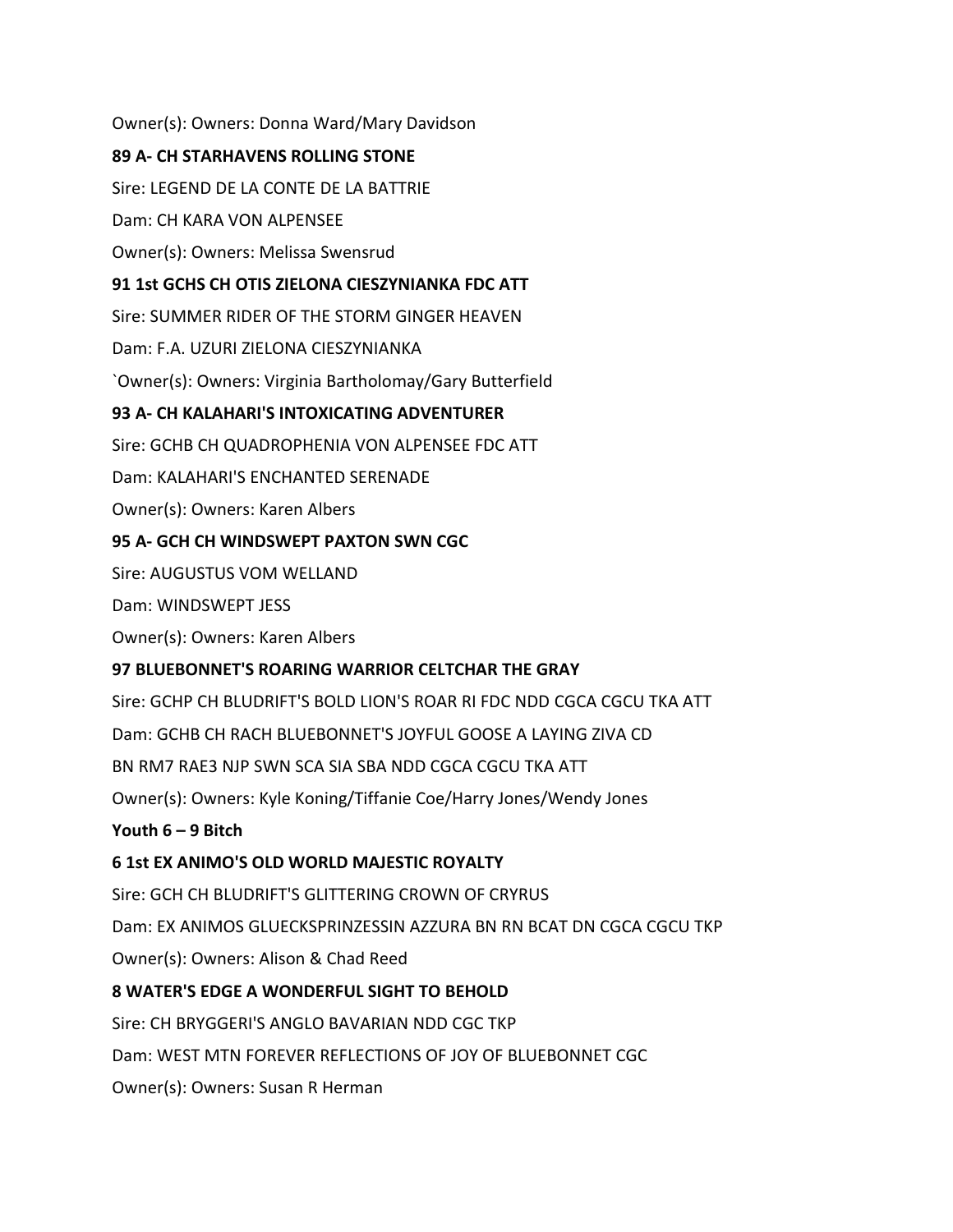## **10 4th EX ANIMO'S OLD WORLD OKALOOSA SKIES**

Sire: GCH CH BLUDRIFT'S GLITTERING CROWN OF CRYRUS Dam: EX ANIMOS GLUECKSPRINZESSIN AZZURA BN RN BCAT DN CGCA CGCU TKP Owner(s): Owners: Sarah Mahoney **12 12- SHADY GROVE'S BIT OF MAGIC** Sire: CH BOBEV'S INVOCATION OF INDIGO Dam: CH PANTHERA'S KISS THE RAIN Owner(s): Owners: Lisa Stanford **14 - SHADYGROVE'S BEGIN A NEW BALLAD** Sire: CH BOBEV'S INVOCATION OF INDIGO Dam: CH PANTHERA'S KISS THE RAIN Owner(s): Owners: Amy Garabedian **Youth Bitch 9-12 Months 16 4th IYANA VON ALPENSEE** Sire: GCH CH VESUVIO VON ALPENSEE THD CGCA CGCU TKN ATT Dam: TALAVERA VON ALPENSEE Owner(s): Owners: Loren Rosen/Alida Greendyk **18 1st SMOKEY MOUNTAIN'S BACKCOUNTRY WILDFLOWER** Sire: CH BRYGGERI'S ANGLO BAVARIAN NDD CGC TKP Dam: FAITH'S GOLDEN CHARISMA FOR EX ANIMO Owner(s): Owners: Steven Cipolla/Susan Cipolla **20 2nd CONQUEST'S MOONLIGHT AFTER DARK** Sire: CH NEWCASTLE'S GRAND SLAM Dam: CONQUEST'S MOONSTRUCK Owner(s): Owners: Amanda L Badillo **22 RIVERGLENS ELINOR DASHWOOD** Sire: GCH CH STARHAVENS PICTURE PERFECT Dam: CR QUIANA SOPHIA Owner(s): Owners: Amanda Whitaker/Tim Whitaker **24 3rd CR SINEAD'S LEGACY** Sire: TEFFILLS ENIKEI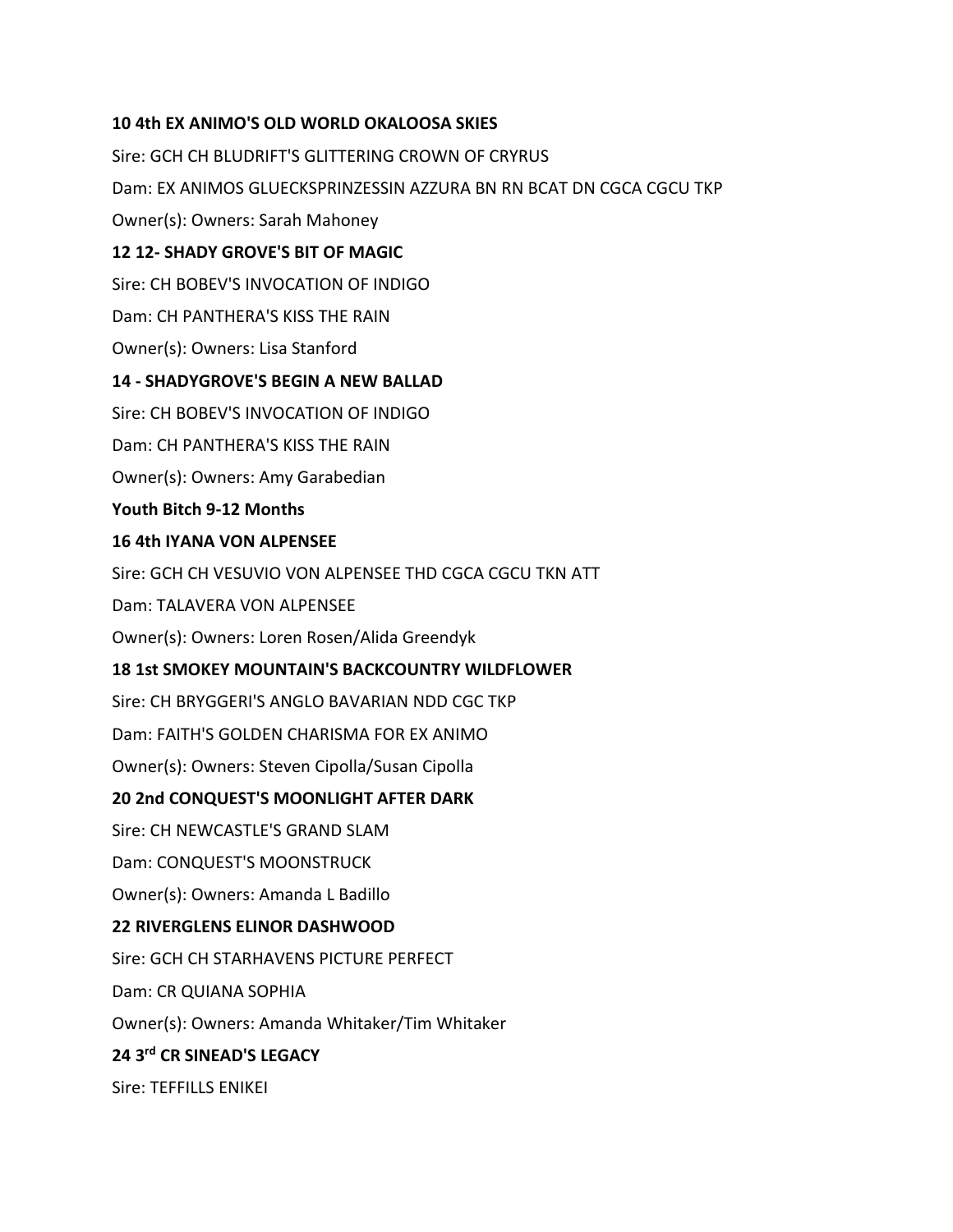Dam: SIONNARUSH WEHRA

Owner(s): Owners: Cindy Hunt

#### **Youth Bitch 12-18 Months**

## **26 2nd FLORIANA VON ALPENSEE**

Sire: GCH CH VESUVIO VON ALPENSEE THD CGCA CGCU TKN ATT

Dam: CELINE LEON DEL JOBALO

Owner(s): Owners: Alida Greendyk

## **28 1st GIANNA VON ALPENSEE**

Sire: CH FABIAN VON ALPENSEE CGC

Dam: GCH CH CR UNA ESTRELLA

Owner(s): Owners: Alida Greendyk

## **30 3rd REDWOOD TRAIL INSPIREE LA JOIE DE VIE**

Sire: CH EL DORADO'S JUST ONE MORE

Dam: TSAVO'S HIGHEST HONOR CA

Owner(s): Owners: Lisha and William Schutz

#### **Best Youth Bitch**

#### **1st GIANNA VON ALPENSEE**

Sire: CH FABIAN VON ALPENSEE CGC

Dam: GCH CH CR UNA ESTRELLA

Owner(s): Owners: Alida Greendyk

#### **Novice Bitch**

#### **32 A- STOLZSTEIN'S BEAUTIFUL DREAMER TKN**

Sire: HERONVIEWS HERCULES Dam: BELLAWOOD'S ENOUGH HOT STUFF V.SANFTENLOEWEN CGCA TKN Owner(s): Owners: Marietta Mennone/AnnaMarie Kristensen

#### **34 1 st RIVERGLEN'S CHARLIE'S ANGEL** Sire: GCHB CH NAMUPALAN ONNEN ARPA Dam: CR QUIANA SOPHIA Owner(s): Owners: Amanda Whitaker

## **Bred By Exhibitor Bitch**

**36 2** 2<sup>nd</sup> SMOKEY MOUNTAIN'S ANOTHER REASON FOR DRINKIN CGC Sire: CH PANTHERA'S GREAT GATSBY CD BN RI FDC CGCA CGCU TKN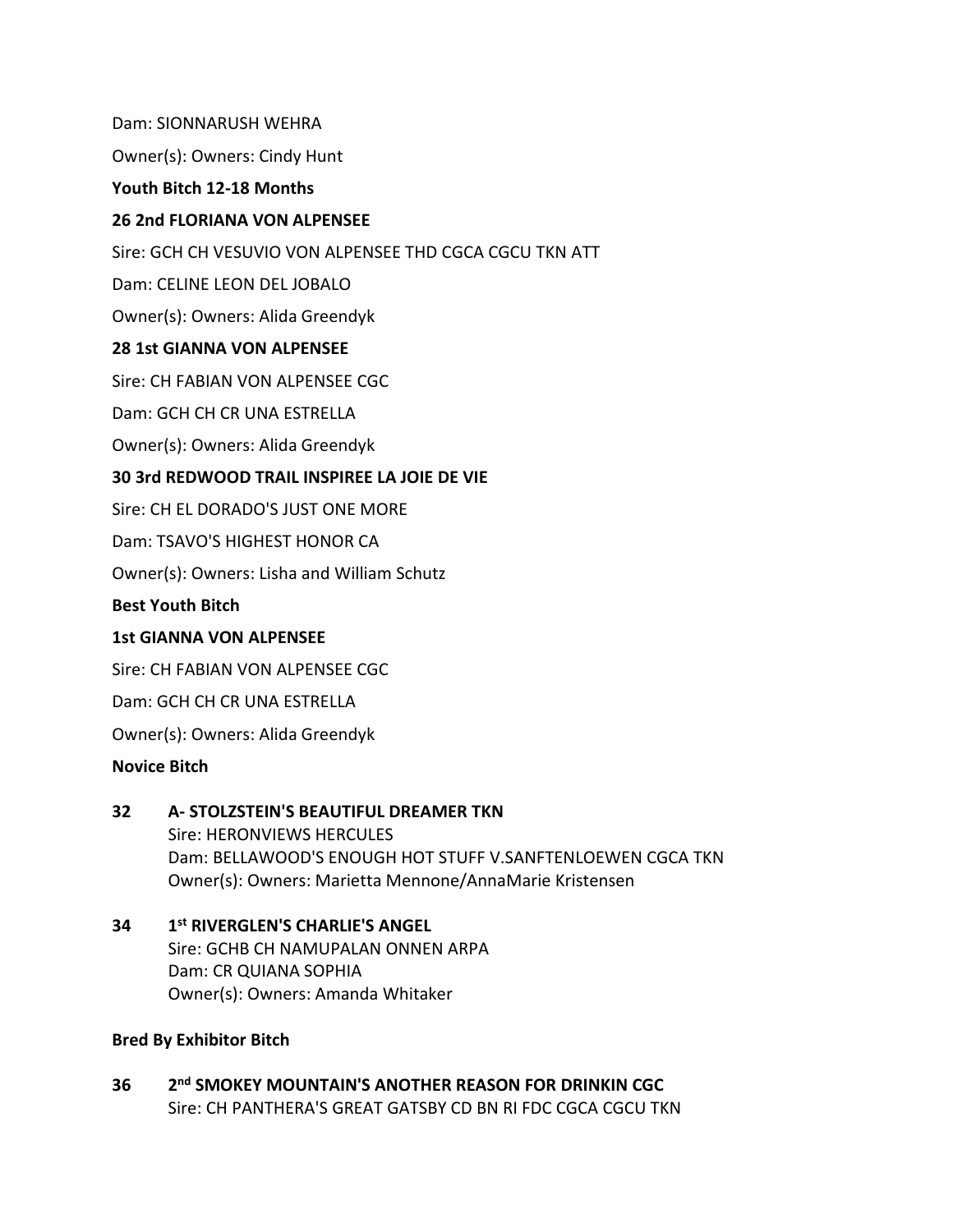Dam: FAITH'S GOLDEN CHARISMA FOR EX ANIMO Owner(s): Owners: Christina Coppolino Turpin

**38 1 st QUINNEHTUKQUT'S CELESTIAL CELIA CGC** Sire: LOCXLEY OF SHERWOOD-FERWAY DU CLOS DES PAPES Dam: QUINNEHTUKQUT'S AM BOUND&DETERMINED CGCA TKN Owner(s): Owners: Paula Verrier/Michael Gifford

## **Foreign Bred Bitch**

**40 1 st CR JUST IMAGINE GRETA** Sire: CR ZODIAC STAR Dam: CR ALWAYS BELIEVE Owner(s): Owners: Cindy Hunt

#### **42 3 rd MILLIJOR'S JULMUST**

Sire: RACYSTAR IGNITION Dam: MILLIJOR'S STARLET Owner(s): Owners: Katia Simmons

## **44 A-KHAIMAS' EPIC STAR**

Sire: CHYLANDYK FLEMMING COLJA Dam: KHAIMAS' SPRING DAWN Owner(s): Owners: Connie Kent

#### **46 4 thKHARISSA DOMUS CORONA**

Sire: MISTRALEON AI-ZAN AKAI Dam: GRATIA GINA DOMUS CORONA Owner(s): Owners: Frances M Montgomery

**48 2 nd DOBRYI LEONID JOY OF THE NORTHWOODS** Sire: AMICUS OPTIMUS DRUSUS Dam: SHE VENUS IZ GALKINA GNEZDA Owner(s): Owners: Nadine Love-Filer

## **Open Bitch**

- **52 A- CHERRYWOOD'S ZEN ATTITUDE@ASGARD** Sire: CH BEVARD'S HEART OF THE EMERALD ISLE CGC Dam: CHERRYWOOD'S WE'VE COME A LONG WAY BABY Owner(s): Owners: David Schlosser/Jennifer Harle
- **54 A- CH DAUBENHORN VON ALPENSEE** Sire: BRONZELEON E SHOCKER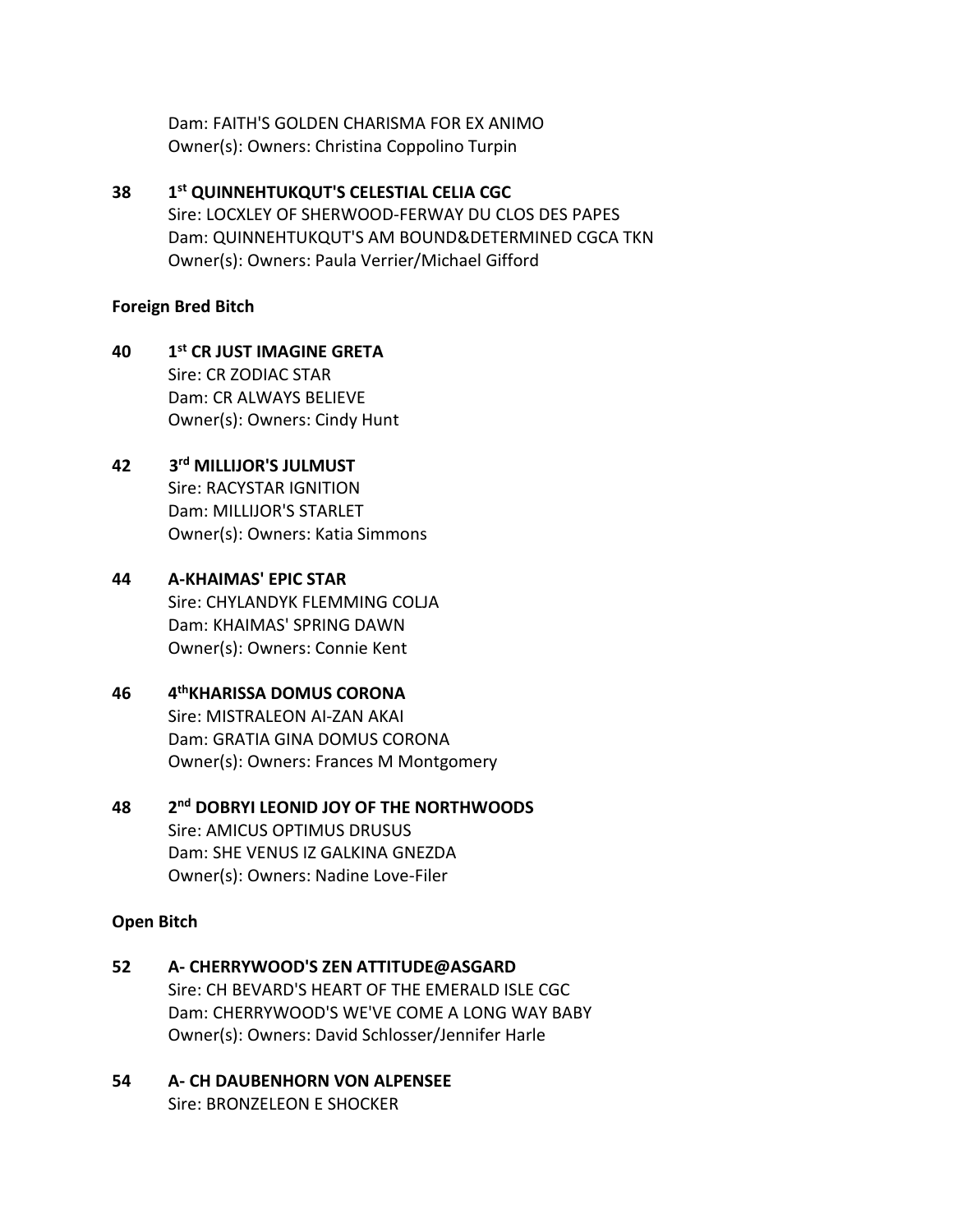Dam: GCH CH CR UNA ESTRELLA Owner(s): Owners: Sandy Pearsall/Sandy Beggs

**56 A- STARHAVENS TRANQUIL WATERS** Sire: GCHB CH STARHAVENS MAGNUS JOLO AMAZIGH RN FDC TT NDD THDN CGCA CGCU TKI Dam: SHANIA LEON DEL JOBALO Owner(s): Owners: Heather Fitgerald'

## **Winners Bitch**

## **1 st RIVERGLEN'S CHARLIE'S ANGEL**

Sire: GCHB CH NAMUPALAN ONNEN ARPA Dam: CR QUIANA SOPHIA Owner(s): Owners: Amanda Whitaker

## **Reserve Winners Bitch**

## **28 GIANNA VON ALPENSEE**

Sire: CH FABIAN VON ALPENSEE CGC

Dam: GCH CH CR UNA ESTRELLA

Owner(s): Owners: Alida Greendyk

## **Versatile Bitch**

- **72 1 st A- GCH CH SMOKEY MOUNTAIN APPALACHIAN MORNING MIST CD BN RE FDC DD RATO CGCA CGCU TKI** Sire: CH PANTHERA'S GREAT GATSBY CD BN RI FDC CGCA CGCU TKN Dam: FAITH'S GOLDEN CHARISMA FOR EX ANIMO Owner(s): Owners: Steven Cipolla/Susan Cipolla/Christina Coppolino
- **74 2 nd GCH CH TIPPINGPOINT'S CONTESSA OF BLUEBONNET FDC CGC TKN** Sire: GCH CH FIVA'S ZOKRATES CGC Dam: GCH CH WILDERING'S TOO HOT FOR YOU NAP NJP Owner(s): Owners: Jim and Lynn Gregory

#### **Veteran Bitch**

**58 GCH CH DELPHINIUM VON ALPENSEE CD BN RE NDD THD CGCA CGCU TKA** Sire: OROVALE'S EBERHEART Dam: CH XINNIA VON ALPENSEE Owner(s): Owners: Mark Van Order/Ira Van Order/Alida Greendyk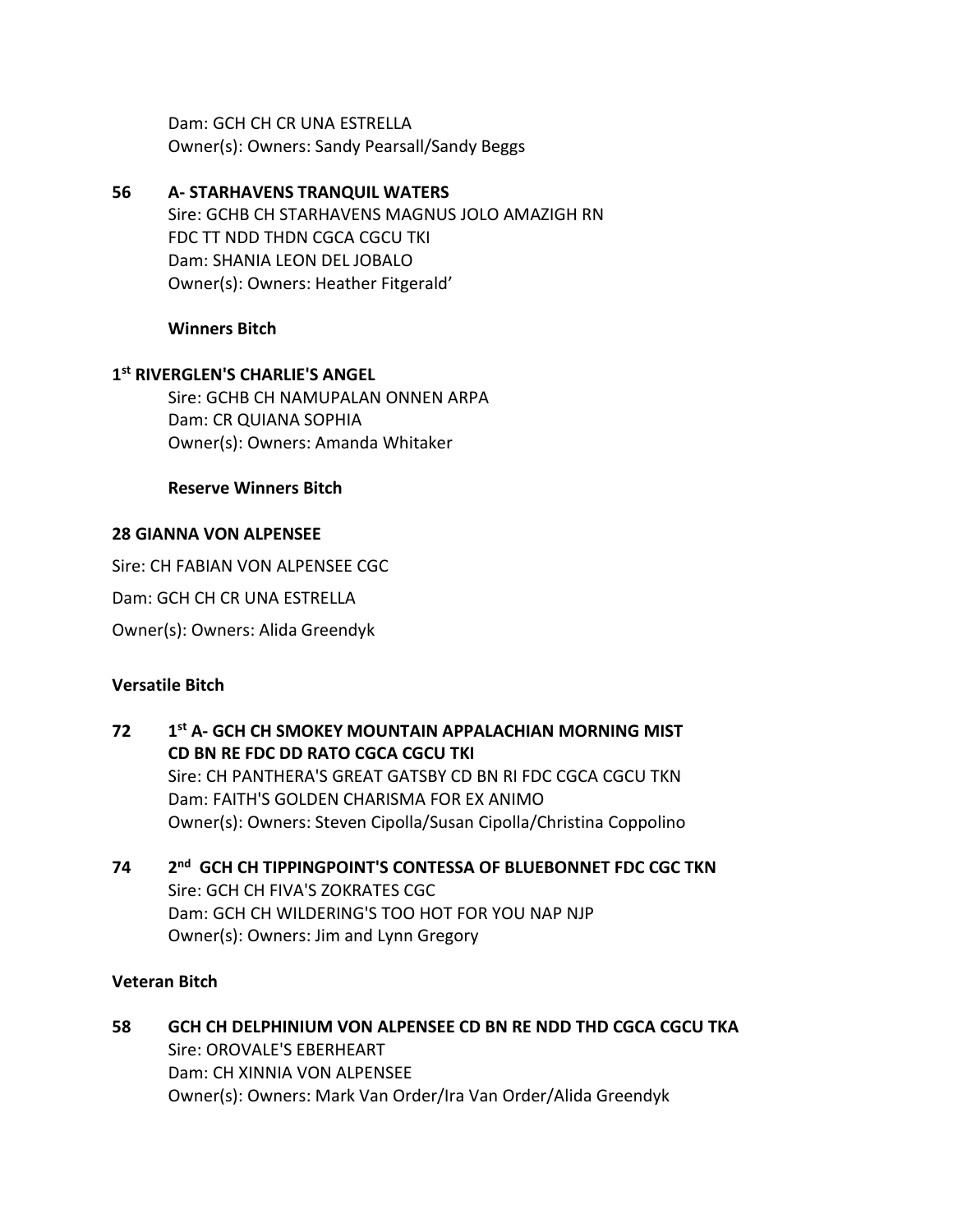- **60 GCHB CH RACH BLUEBONNET'S JOYFUL GOOSE A LAYING ZIVA CD BN RM7 RAE3 NJP SWN SCA SIA SBA NDD CGCA CGCU TKA ATT** Sire: CH AQUALEO'S RISTO RYTI Dam: GCH CH BLUEBONNET'S EMPRESS PERFECT STORM Owner(s): Owners: Wendy Jones
- **62 A- GCHG CH BLUDRIFT'S CHAMPAGNE TASTE OF DIAMONDS CGC** Sire: CH NANDO-JUNIOR LEO VOM JERICHOWER LAND Dam: GCH CH JUNEBUG FROM YELLOW'S GARDEN Owner(s): Owners: Luanne (Moede) Lehman
- **64 3 rd GCHS CH FOREVERGREENS ZIVA** Sire: GCH CH LIONSCREST ALWAYS BE MY PANDA Dam: FOREVERGREENS UNA VIZCAYA Owner(s): Owners: Amanda Badillo
- **66 1 st GCH CH ARTEMIS VON ALPENSEE FDC THDN CGCA CGCU TKN** Sire: GCH CH KWENOBE BALFEN SHIKU Dam: CH RIO GRANDE VON ALPENSEE Owner(s): Owners: Lisa Carriker/Alida Greendyk
- **68 4 th BLACK ROCK ASYNJUR FROM GENTLE MOMENTS** Sire: LEANDRO UIT'T BERGGAT Dam: AMY LEO VOM FLAMMBERG Owner(s): Owners: Misty Sorensen/Storey Sorensen
- **70 GCHB CH EX ANIMO'S BELLISSIMA PRIMADONNA CGC** Sire: HAKUNA C BORA Z MILOTICEK Dam: O'MARIA FROM THE LIONS DEN Owner(s): Owners: Heide R GeigerWinings
- **110 A- PANTHERA'S ENVY OF THE PRIDE CGCA CGCU** Sire: GCH CH LIONSCREST ALWAYS BE MY PANDA Dam: GCH CH FOREVERGREENS SCOUT Owner(s): Owners: Amy Garabedian/Nick Brown
- **200 2 nd STARHAVENS KEPLER HARMONICS** Bred by: Agi Hejja Owned by: Katia & Steve Simmons DOB: 01/30/2012

#### **Champion Bitch**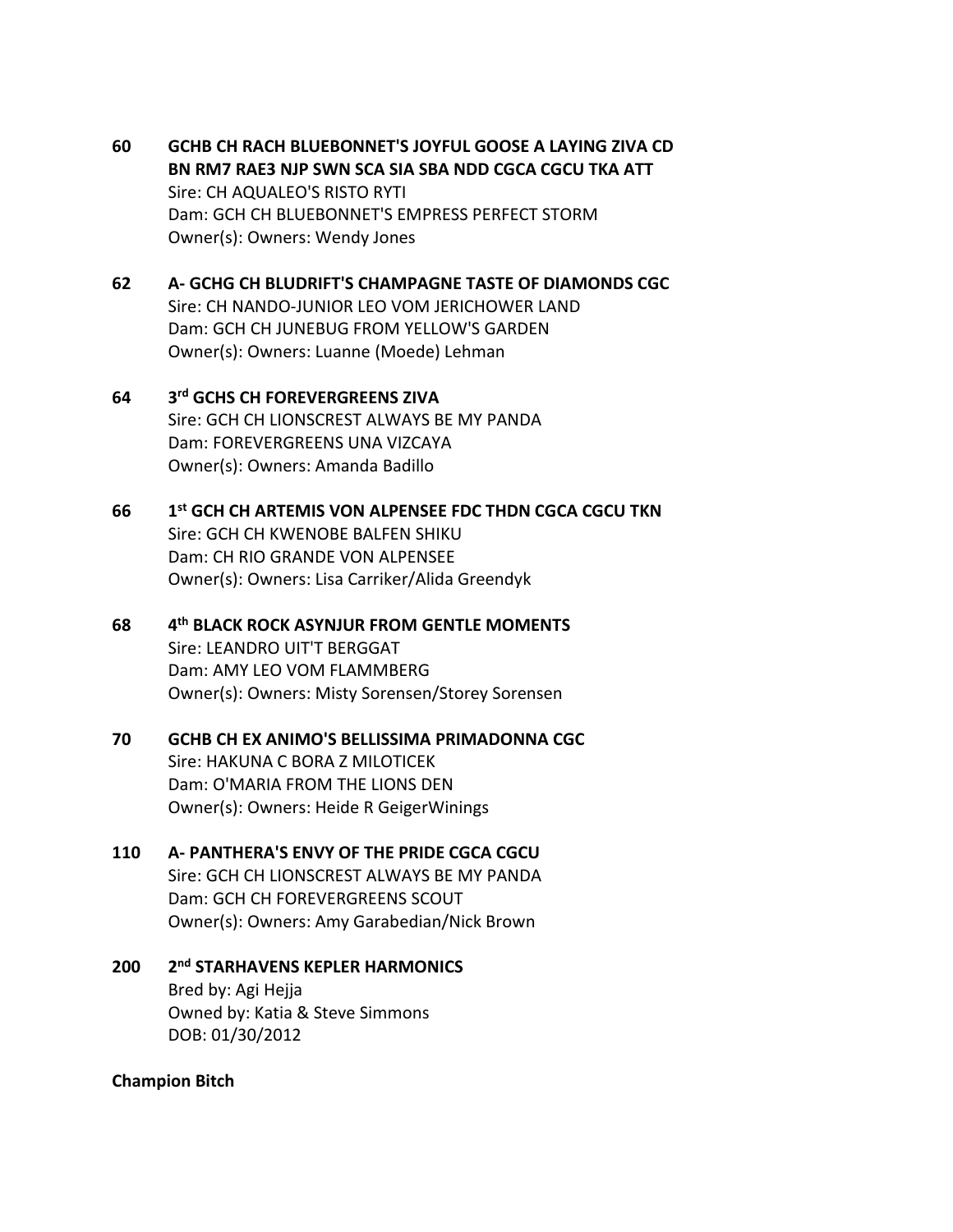#### **50 3 rd EX ANIMOS GLUECKSPRINZESSIN AZZURA BN RN BCAT DN CGCA CGCU TKP**

Sire: GCHG CH KHAIMAS' FROM ME TO YOU Dam: GCH CH EX ANIMO'S BLUEBERRY MOON DANCER BN CGCA Owner(s): Owners: Alison and Chad Reed/Heide Geiger-Winings

#### **76 1 st CH PANTHERA'S LIZZY**

Sire: GCH CH FAITHS GREAT AMERICAN TRIUMPH TJPERSE FOR EX ANIMO Dam: GCH CH PANTHERA'S GRETCHEN Owner(s): Owners: Matt Messley/Virginia Bartholomay

#### **78 4 th GCHB CH MAPLE WOOD A SPIRIT IN THE SKY FDC** Sire: GCH CH REDWOOD TRAIL BOURBON JOE Dam: GCH CH STARHAVENS ONE MOMENT IN TIME CGC

Owner(s): Owners: Melissa W Zecher

#### **80 2 nd CH MAPLE WOOD CANDLE IN THE WIND**

Sire: GCH CH STARHAVENS PICTURE PERFECT Dam: GCHB CH MAPLE WOOD A SPIRIT IN THE SKY FDC Owner(s): Owners: Melissa W Zecher

## **82 CH PANTHERA'S KISS THE RAIN**

Sire: GCH CH IRRESISTIBLE FORCE VON ALPENSEE RN CGCA CGCU Dam: GCH CH PANTHERA'S DILLY DALLY Owner(s): Owners: Lisa Stanford

## **84 A- GCH CH KALAHARI'S INSPIRING PIONEER CGC**

Sire: GCHB CH QUADROPHENIA VON ALPENSEE FDC ATT Dam: KALAHARI'S ENCHANTED SERENADE Owner(s): Owners: Maureen Ross

# **86 A- GCH CH SARITA VON ALPENSEE RI CA RATS CGC**

Sire: ISAAK DU CHATEAU DES LYS Dam: GCH CH FIESTA VON ALPENSEE Owner(s): Owners: Aleida Rios/Alan Lawson/Walter Rios

## **88 GCH CH EIN STARKER LOWE RAIN VON BAUTZEN**

Sire: GCH CH ALDIBARA'S MR BIG BY LY-Z Dam: CH Z BEST KLEINA SCHWARMERAI V.SANFTENLOEWEN Owner(s): Owners: Maria Chiselko

# **90 GCH CH CAPROCK'S BLOSSOM THYME CGCA TKN**

Sire: GCH CH BOBEV'S RUNNIN DOWN A DREAM CD RE NDD NBDD CGCA Dam: GCH CH ULRIKE VON STUTENSEE CGC Owner(s): Owners: Kirsten Stoudt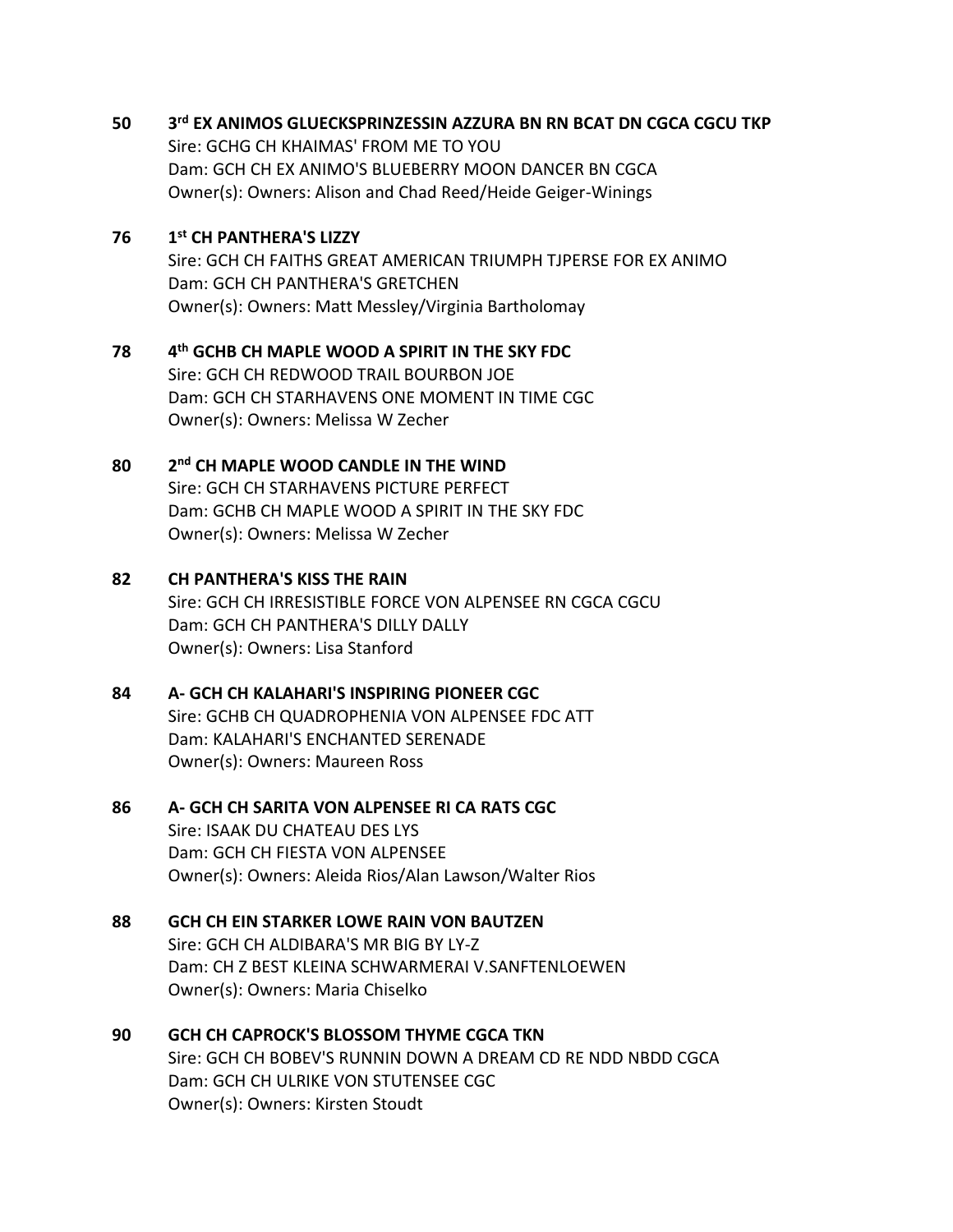## **92 CH WHITE HALL'S DAZZLING DARA**

Sire: GCHG CH KHAIMAS' FROM ME TO YOU Dam: CH LOWENHOHLE'S INCREDIBLE LADY CGC Owner(s): Owners: Richard and Louise Shickle

## **94 CH MANDOLIN TRAILS GRAYSON HIGHLANDS** Sire: GCHG CH KHAIMAS' FROM ME TO YOU Dam: GCH CH YARA VOM KANIBERG

Owner(s): Owners: Eileen Pevarski

## **96 CH GIB MIR EINEN KUSS STORM VON BAUTZEN** Sire: GCH CH LEMPILEIJONAN KALIFORNIAN KULTAA Dam: CH Z BEST KLEINA SCHWARMERAI V.SANFTENLOEWEN Owner(s): Owners: Maria Chiselko

## **BEST IN SHOW**

## **91 GCHS CH OTIS ZIELONA CIESZYNIANKA FDC ATT**

**Sire: SUMMER RIDER OF THE STORM GINGER HEAVEN**

**Dam: F.A. UZURI ZIELONA CIESZYNIANKA**

**Owner(s): Owners: Virginia Bartholomay/Gary Butterfield**

#### **BEST OPPOSITE**

**76 CH PANTHERA'S LIZZY Sire: GCH CH FAITHS GREAT AMERICAN TRIUMPH TJPERSE FOR EX ANIMO Dam: GCH CH PANTHERA'S GRETCHEN Owner(s): Owners: Matt Messley/Virginia Bartholomay**

**BEST OF WINNERS**

## **11 LOWENHOHLE'S AMAZING NEUER ANFANG**

**Sire: GCH CH NAMUPALAN I AM LEGEND**

**Dam: AGATHA IZ LESNOGO POMESTYA**

**Owner(s): Owners: Amanda Pennington/Sophie Schaffert**

#### **BEST VETERAN**

**59 GCHB CH STARHAVENS MAGNUS JOLO AMAZIGH RN FDC TT**